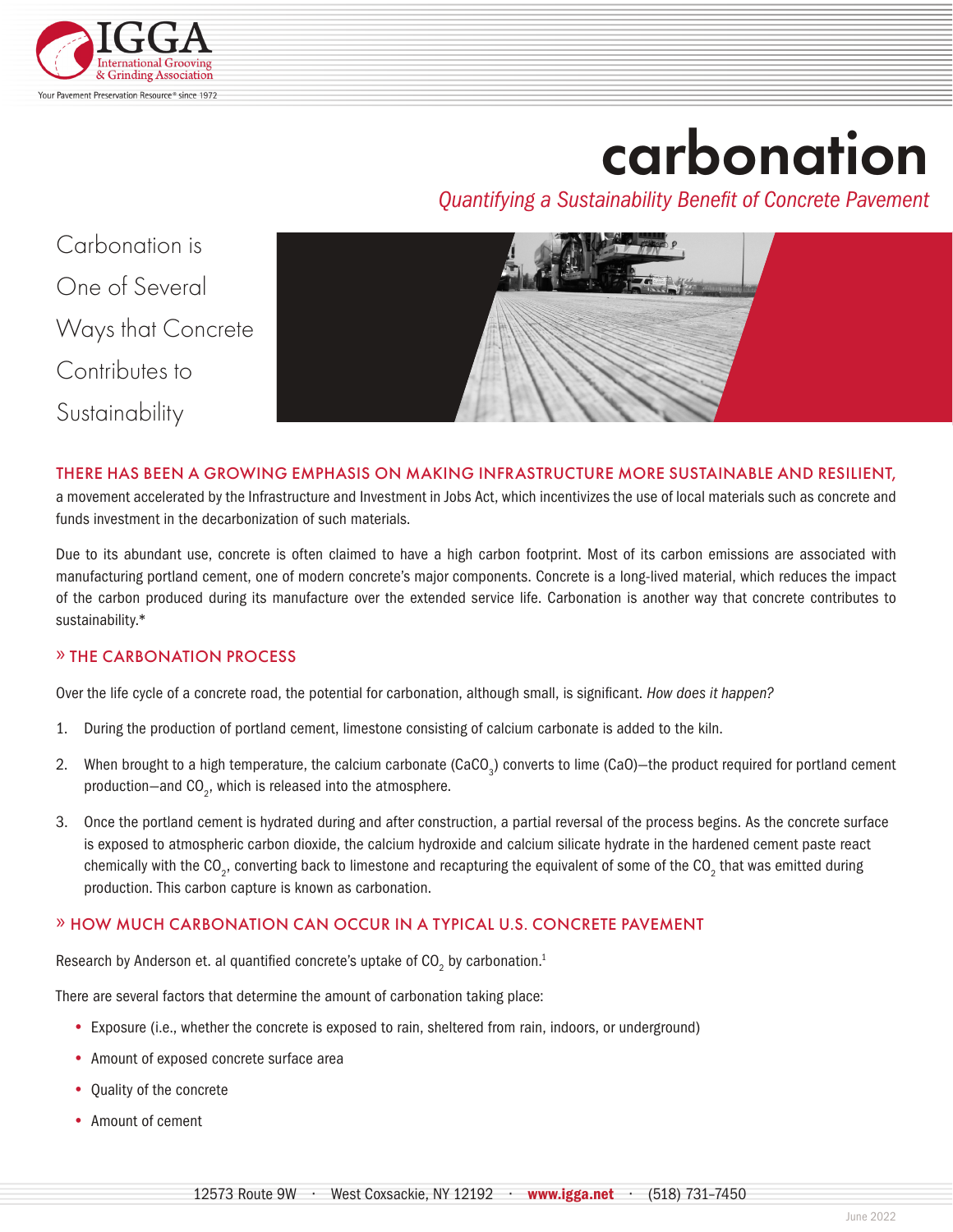

An important observation is that concrete's rate of sequestration decreases with time because the calcium carbonate begins to fill up void space in the concrete. This "pore-blocking" effect slows the penetration of carbon dioxide into the concrete, so the rate of carbonation decreases at roughly the square root of time. The result is that about 45% of the carbonation that occurs over 50 years happens by year 10.

In a typical pavement, approximately 2-3mm of carbonation may occur in the first 2-3 years, whereas by year 20, the total depth of carbonation is only 5-8mm, with little additional carbonation occurring beyond year 50. The most practical way to counteract this decrease is to remove the carbonated surface and expose uncarbonated paste, an action most effectively accomplished through diamond grinding the pavement surface.

## **Pounds CO<sub>2</sub> Sequestered Over Time per Lane-Mile**





Diamond grinding reopens the pore structure and exposes fresh calcium hydroxide and calcium silicate hydrate while also increasing surface area. Once a carbonated pavement surface is diamond-ground, the process of carbonation starts over. It's worth noting that a typical pavement reconstruction strategy–overlaying the concrete with asphalt–seals the pavement against atmospheric CO<sub>2</sub> and terminates sequestration.

### » GETTING THE MOST SUSTAINABILITY BENEFIT FROM CONCRETE PAVEMENTS

Carbonization is one of several ways in which concrete's natural benefits can be optimized, but there is even more potential for concrete to help the planet and improve our daily lives.

- **•** Quality roads that will be around for generations: Proper maintenance of a pavement extends pavement life and lessens the amount of new construction that would otherwise be necessary.
- **Preserves materials:** Less construction equates to less material acquisition and processing.
- **•** Reduces traffic congestion: Less construction also means less traffic delays, thereby reducing vehicle greenhouse gas emissions.
- **•** Reduces greenhouse gas emissions: It is well-documented that vehicle fuel efficiency is related to the smoothness of the pavement. Even considering there are some greenhouse gas emissions associated with concrete pavement preservation tasks (e.g., minor repair and diamond grinding), these are relatively small compared to those incurred due to rehabilitation or reconstruction. The overall ecological benefits of concrete pavement preservation, especially diamond grinding, are such that they likely offset the emissions due to the preservation activity.

### » ACT PROACTIVELY AND THOUGHTFULLY

Conventional triggers and time frames for concrete pavement preservation may not optimize carbon capture or other concrete sustainability benefits. Currently, concrete pavement preservation featuring diamond grinding is most often performed when a pavement is showing advanced stages of distress. Typically, agencies and other road owners assess road roughness using the International Roughness Index (IRI) and often do not trigger treatment until a high IRI threshold value (180 in/mile or more) has been reached. According to studies performed by Wang et al., IRI trigger values should vary according to the amount of traffic on a given road to maximize sustainability benefits.<sup>2</sup>